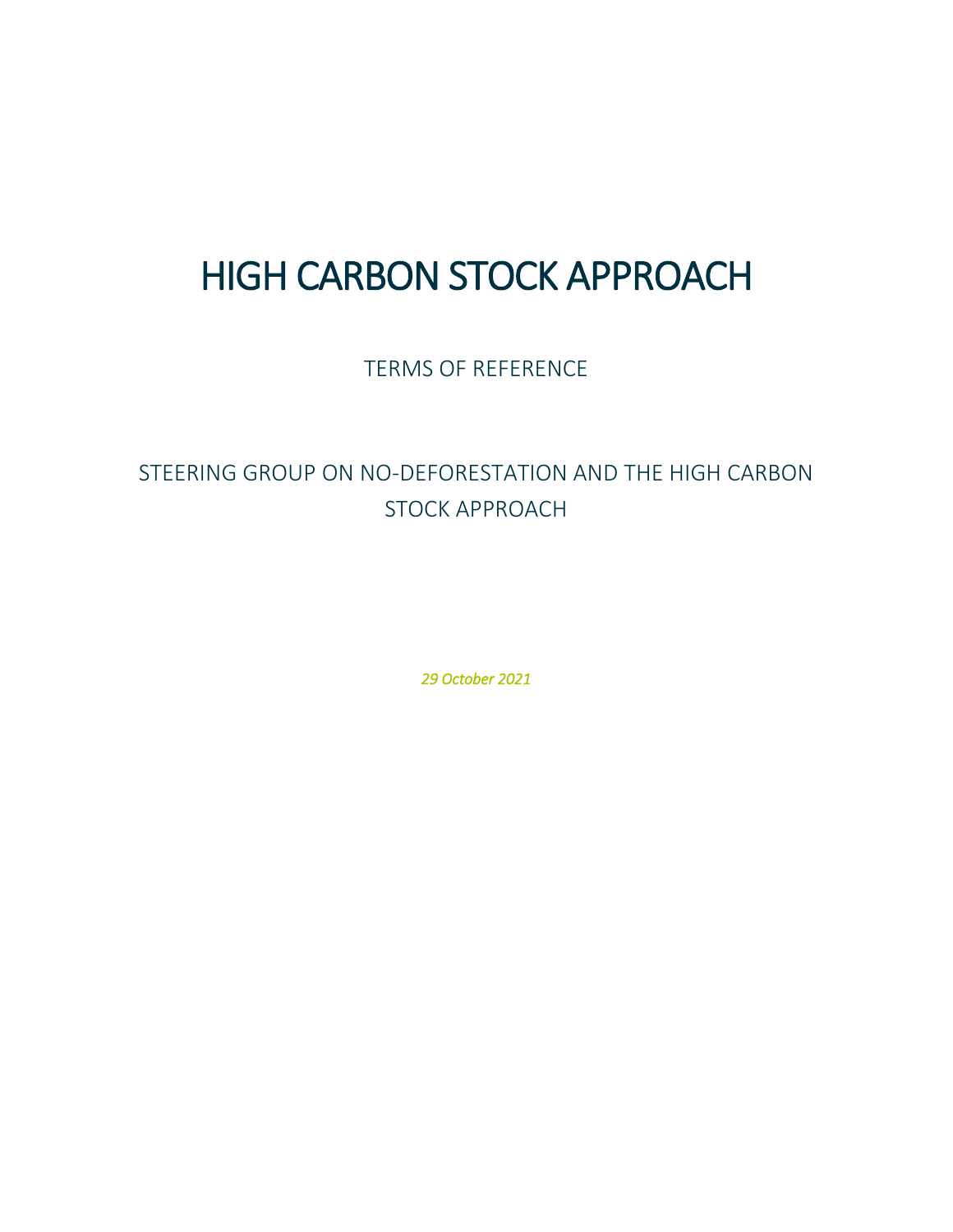

# **Table of Contents**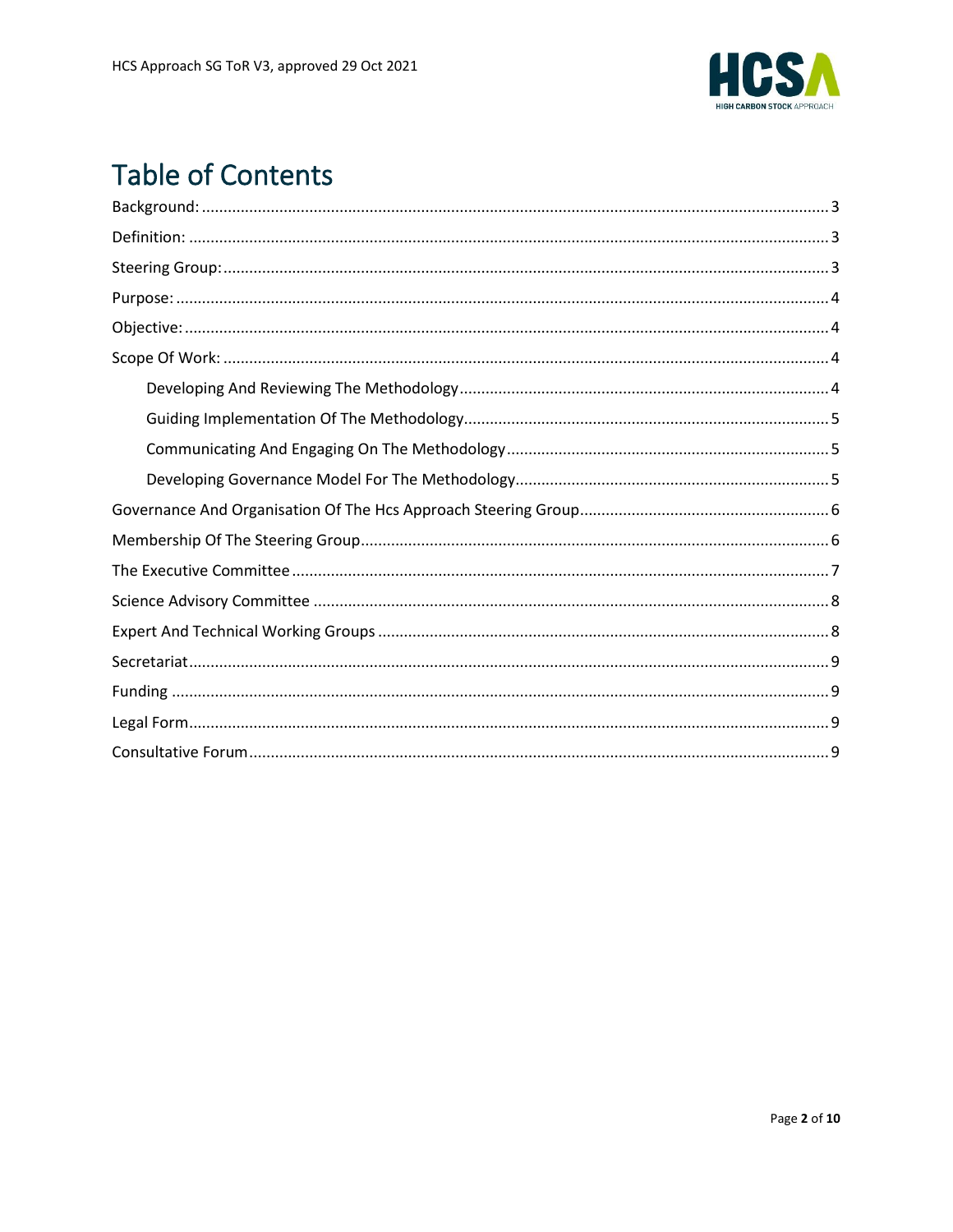

### <span id="page-2-0"></span>BACKGROUND:

Increasingly, companies are adopting policies to eliminate deforestation from the production of their raw materials. Several tools that define what areas can be converted to plantations or industrial agriculture have been developed, including greenhouse gas (GHG) emissions assessments, and High Conservation Values (HCV). While these tools are valuable, they were not designed to fully address deforestation. Therefore, there is a need to accommodate an additional approach that provides clearer guidance on what is a viable area of natural forest, how it can best be protected, and on how to implement a 'nodeforestation' policy commitment while simultaneously respecting human rights and ensuring the Free, Prior, and Informed Consent (FPIC) of Indigenous peoples and local communities.

Golden Agri-Resources (GAR) in collaboration with Greenpeace and The Forest Trust *(renamed as Earthworm Foundation in 2019)* developed a methodology in 2011-2012 to implement GAR's Forest Conservation Policy that included no-deforestation, calling it a High Carbon Stock (HCS) Approach. The HCS Approach combines carbon storage, biodiversity conservation and respect for local community rights and livelihoods. Asia Pulp & Paper (APP) also adopted the HCS Approach across their supply chain under their Forest Conservation Policy in 2013, as did Golden Veroleum Liberia (GVL) as the first in Africa, and Wilmar followed later in the year. Subsequently many other companies have adopted or referenced the HCS Approach.

### <span id="page-2-1"></span>DEFINITION<sup>1</sup>:

#### The High Carbon Stock (HCS) Approach:

- Uses a combination of remote sensing analysis and field plots to identify areas that have vegetation classes with the structure, composition and density to maintain and restore themselves as natural forest ecosystems, as well as functioning as natural carbon stores and maintaining high levels of biodiversity.
- Applies FPIC procedures and conservation planning tools to the identified HCS forest areas and combines with HCV, peatland and riparian areas to micro-delineate areas for conservation, restoration, community land, and/or areas potentially available for plantation development.

### <span id="page-2-2"></span>STEERING GROUP:

The HCS Approach, is now being more broadly applied by the palm oil sector, as well as by some key players in the pulp and paper and rubber sectors. With many corporate commitmentsto no-deforestation and the HCSA, it is essential that the Approach has a strong scientific basis and is practical for both plantation companies and smallholders if it is to have broad acceptance by key players across a range of commodities, as well as civil society and governments.

To achieve all the above, key stakeholders involved have established an HCS Approach Steering Group that provides oversight and governance of the HCS Approach to ensure its scientifically-grounded

 $1$  Refer to the latest version of the HCS Approach Toolkit for the most updated version of the definition.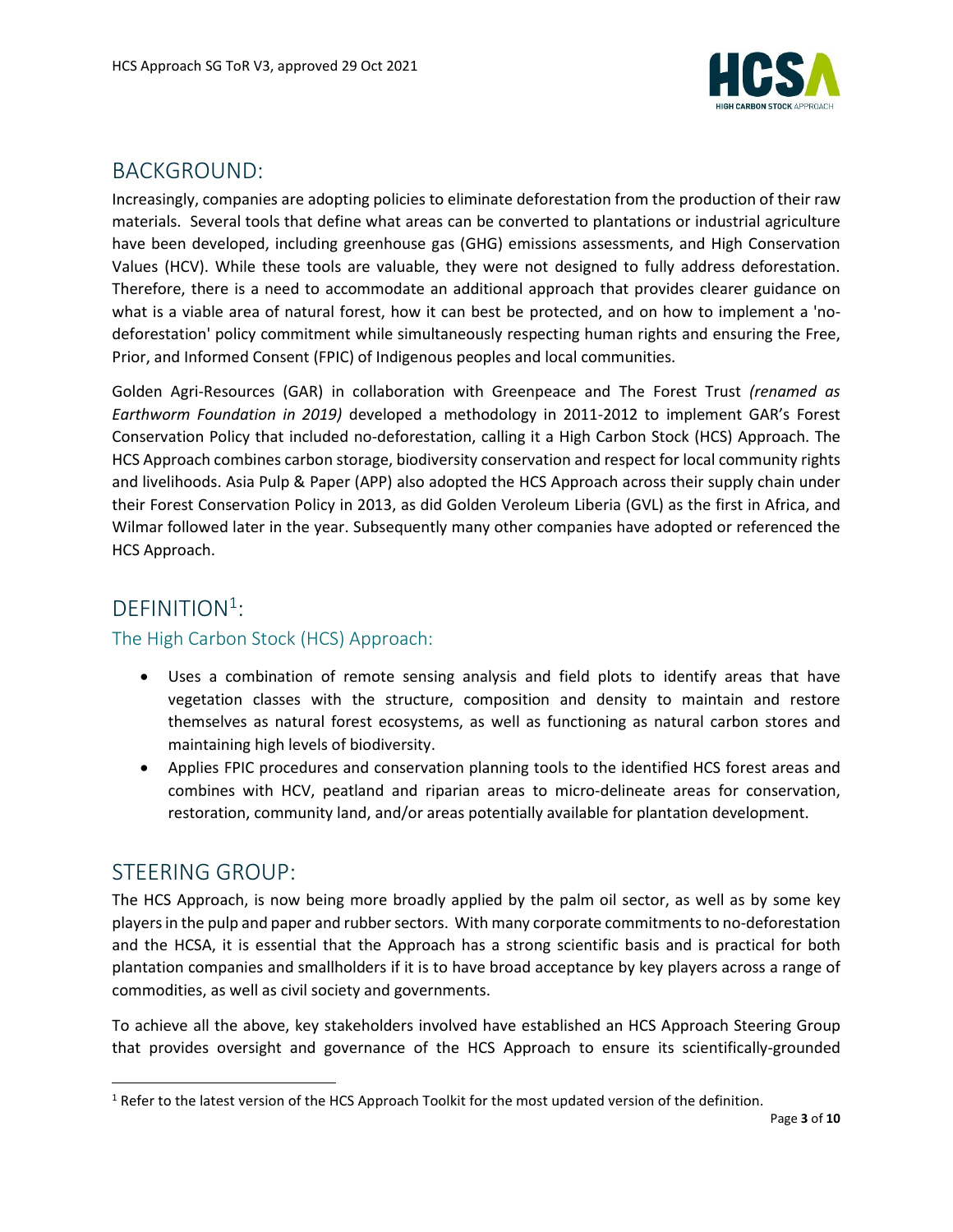

development and application in the field. The HCS Approach was standardised by the HCSA Steering Group in the HCSA Toolkit (April 2015). It is being periodically revised, refined, and extended as a result of broad implementation, further trials, and research.

To incorporate the views and interests of broader users and interested parties, the Steering Group solicits participation and input from a 'Consultative Forum' which includes non-steering group members such as the Roundtable on Sustainable Palm Oil (RSPO), Forest Stewardship Council (FSC), HCV Network (HCVN), financial institutions, other pulp and paper and palm oil plantation companies, other commodity companies, national and local government bodies, as well as other organisations and sectors making commitments to halt deforestation or expecting to in the near future, the Consumer Goods Forum (CGF) members and the Tropical Forest Alliance (TFA), and international and national REDD initiatives.

The HCS Approach is intended to incorporate and respect the rights and aspirations of communities in or proximate to high carbon landscapes and to maintain and/or improve their livelihoods. It is acknowledged that governments play a critical role in national development and land use planning, and their support and participation will ultimately be needed and should be actively solicited for the conservation of HCS forest areas and the achievement of deforestation-free commodities.

### <span id="page-3-0"></span>PURPOSE:

**To ensure there is a practical, transparent, robust, and scientifically-credible approach that is widely accepted to implement commitments to halt deforestation in the tropics while ensuring the rights, livelihoods and aspirations of local peoples <sup>2</sup> are respected.** 

### <span id="page-3-1"></span>OBJECTIVE:

**Provide overall governance of the current HCS Approach and oversee the further development of a methodology designed to achieve no-deforestation including refining its definition, its objectives and its relationship to other approaches to halting deforestation.**

### <span id="page-3-2"></span>SCOPE OF WORK:

#### <span id="page-3-3"></span>DEVELOPING AND REVIEWING THE METHODOLOGY

- Standardise a methodology for identifying and maintaining viable areas of natural forest in the tropics.
- Oversee an ongoing science and expert review, revision and validation processes.
- Where possible, develop the methodology to be complimentary to existing processes (RSPO, FSC, RED, REDD+, and others).
- Develop mechanisms / protocols to coordinate, and where practical, integrate the HCS methodology

<sup>2</sup> including indigenous peoples and local communities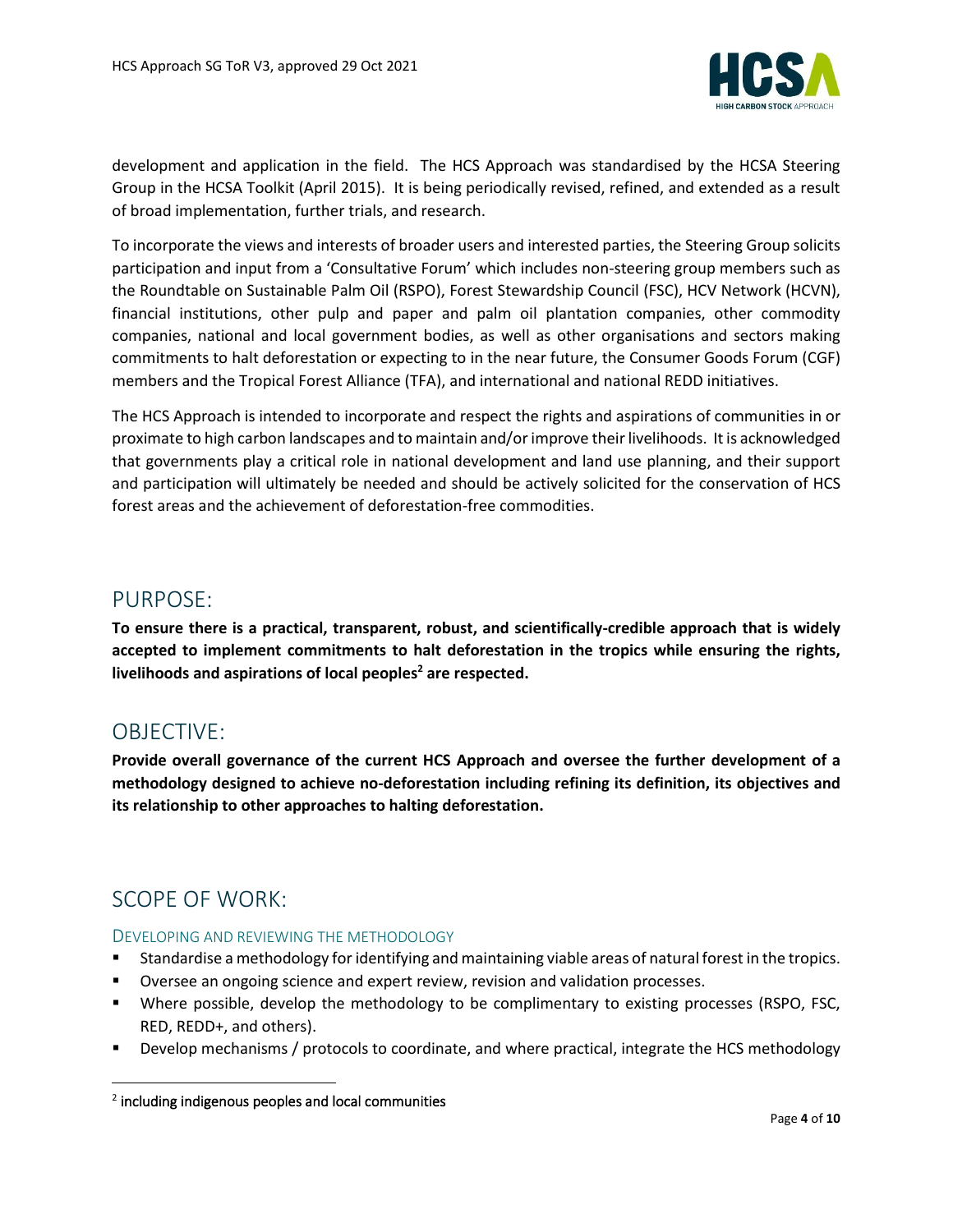

with other related social and environmental assessments including High Conservation Value (HCV) assessments and the protection of human rights and livelihoods, including the right of communities to FPIC.

- **•** Promote and distinguish the methodology from narrow carbon calculation and accounting approaches and tools, while ensuring that the HCS analytics can be used and applied complementarily to other GHG reporting requirements.
- Consider how the methodology can help guide identification of restoration priorities that strengthen ecosystem function and resilience, and contribute to the application of the "protect, respect and remedy" framework of the UN Guiding Principles on Business and Human Rights in plantation holdings.
- **EXECT Ensure the overall approach is supported by key local stakeholders, including local communities and** Governments.
- **E** Research, develop and promote incentives and support schemes so that communities and small farmers are assisted and supported to identify and maintain HCS areas.

#### <span id="page-4-0"></span>GUIDING IMPLEMENTATION OF THE METHODOLOGY

- Oversee trialling and future field trials, and further development and refinement of the methodology for different geographies and contexts, including in high or complex forest cover landscapes, with smallholders/farmers or different socio-economic settings
- **■** Invite other parties or sectors with broadly similar objectives to share learnings and to be involved.
- Oversee and agree on the methodology and any changes or adaptations that are recommended as a result of the revisions, trials and further development.
- **E** Establish qualified oversight or review expertise to ensure implementation quality assurance.
- Promote training and effective application of auditing tools.

#### <span id="page-4-1"></span>COMMUNICATING AND ENGAGING ON THE METHODOLOGY

- **•** Promote formal recognition and endorsement of the methodology by key user groups including certification schemes to help deliver commitments to halt deforestation.
- Adopt and demonstrate best practice for stakeholder consultation and transparency to ensure the Approach respects local stakeholder rights and includes input from other relevant stakeholders.

#### <span id="page-4-2"></span>DEVELOPING GOVERNANCE MODEL FOR THE METHODOLOGY

- Explore and evaluate options for governance of the methodology and related research, and propose institutional arrangements.
- Establish ongoing governance, stakeholder input and oversight including satisfactory mechanisms for overseeing / registering qualified expertise practitioners and reviewing / registering assessments.
- **•** Propose options for quality assurance, monitoring, and verification.
- Propose and ensure working mechanisms for capturing and addressing complaints and grievances at the local and international level.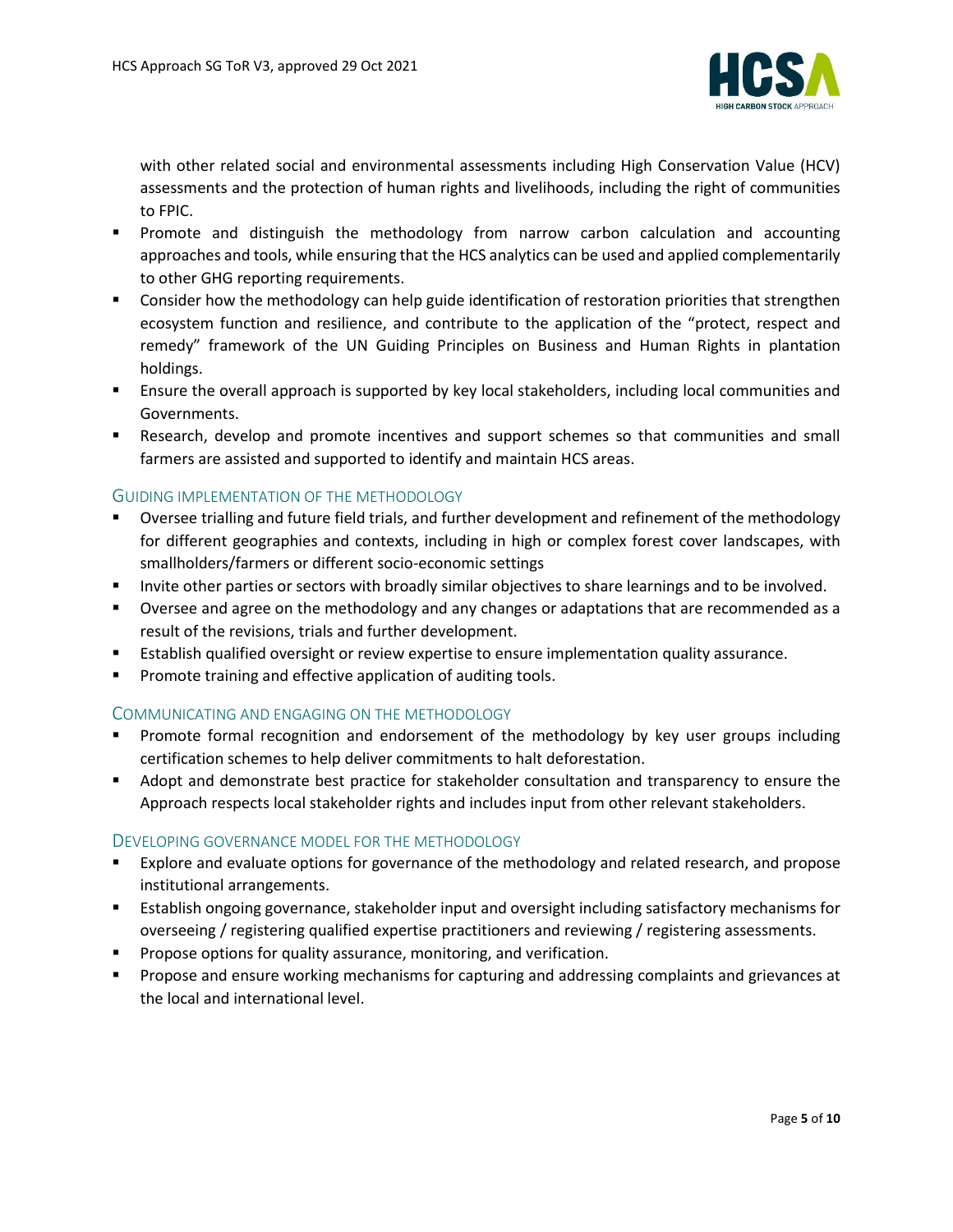

### <span id="page-5-0"></span>GOVERNANCE AND ORGANISATION OF THE HCS APPROACH STEERING GROUP



### <span id="page-5-1"></span>MEMBERSHIP OF THE STEERING GROUP

Organisations eligible to join the Steering Group:

- NGOs supporting and promoting the HCS Approach with growers and relevant stakeholders.
- **■** Smallholder/farmer support organisations whose members are implementing the HCSA.
- **■** Plantation companies implementing the HCS Approach in their operations or supply chains.
- Commodity users implementing the HCS Approach for commodities at risk of driving deforestation in their supply chains (maximum of 10 members<sup>3</sup>).
- **EXECT** Technical support organisations with expertise in HCS Approach implementation.

Further sectors may be invited to join the Steering Group in the future.

<sup>&</sup>lt;sup>3</sup> On 12 April 2019, the HCSA Executive Committee approved extending the limit of commodity user companies from 5 to 10.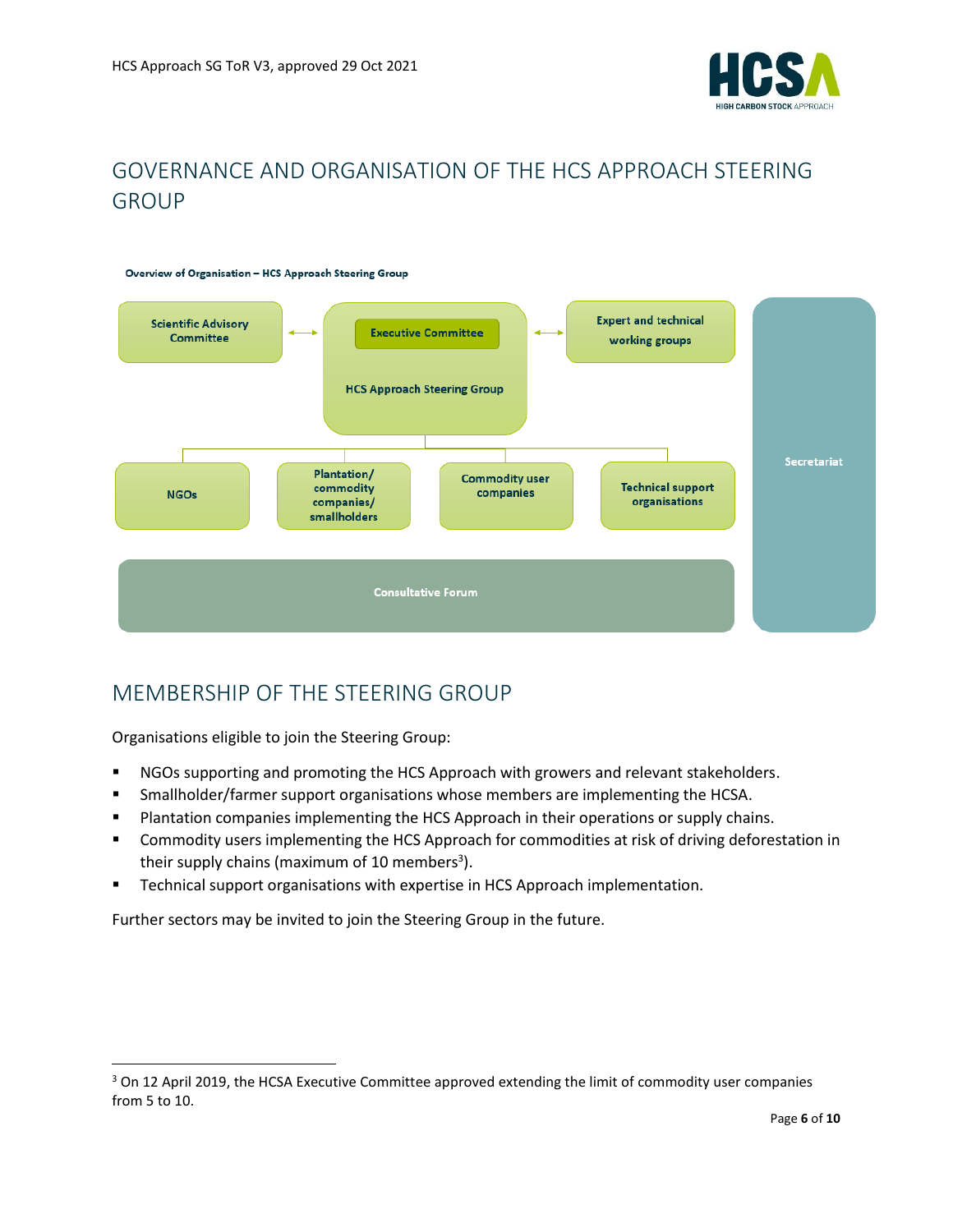

### CRITERIA FOR MEMBERSHIP<sup>4</sup>:

To be eligible to join the Steering Group, organisations must meet the following requirements:

- demonstrate a commitment to constructively work towards achieving no-deforestation and to actively support the HCS Approach.
- Until the HCSA methodology allows it, members do not link in any way the HCS Approach with projectlevel carbon trading, including in assessments, reports and communications. This does not include government mandated carbon related submissions and registrations.

Additionally, commodity or plantation companies must meet the following requirements:

- publicly state commitment to halt deforestation and to implement the HCS Approach across operations and supply chains as well as in operations of investments, regardless of shareholding - and -
	- make public, maps of operations, including plantations, forest cover, HCS forest protected and HCV areas, mills, refineries and factories, including through submitting these as shapefiles to the HCSA SG and to the WRI database. Best available maps of peatland will be submitted. These maps are for reference use only.

- and -

- actively implement the HCS Approach across operations /concession areas. -or -
- declare a moratorium on clearance of potential High Carbon Stock areas until HCS Approach can be fully implemented.

### <span id="page-6-0"></span>THE EXECUTIVE COMMITTEE

The Executive Committee is made up of representatives from the Steering Group and comprises up to:

- Three plantation company representatives, reflecting the key commodities and geographical regions of plantation company HCSA Steering Group members Three NGOs, covering environmental and social focus areas
- Two smallholder/farmer groups or their support organisations
- One commodity user company
- One technical support organisation

The different sectors of the Steering Group will elect their representative (s) to the Executive Committee through either consensus (strongly preferred) or majority vote. Executive Committee members are obliged to represent their sector and, as needed, consult with other Steering Group members.

<sup>4</sup> Please refer to [HCSA SG Membership Document](http://highcarbonstock.org/wp-content/uploads/2021/04/1.-HCS-Approach-SG-membership-documents-V2_Final_20122016-Formatted.pdf) an[d HCSA Membership Requirement Review \(MRR\) V1](http://highcarbonstock.org/wp-content/uploads/2021/01/HCSA-Membership-Requirements-Review-HCSA-MR-001-Version-1.pdf) for further details.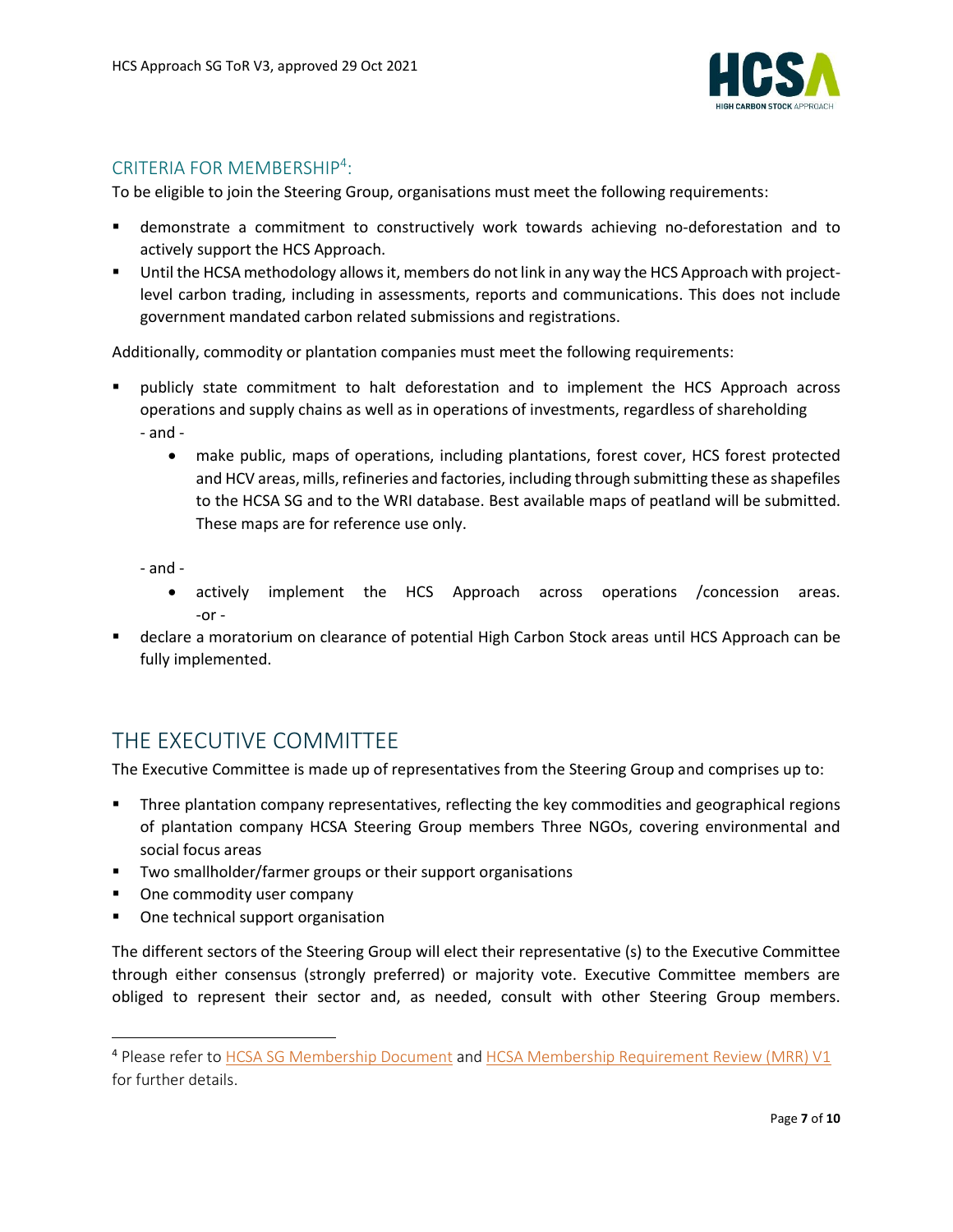

Organisations are eligible for election to the Executive Committee after having been a member of the Steering Group for one year.

The Executive Committee makes decision by consensus, and is mandated to make decisions on all matters pertaining to the Steering Group, with the exception of changes to the HCS Approach methodology. Such changes must be presented to and approved by the full Steering Group, who will strive to approve such changes by consensus. Where the Steering Group is not able to reach consensus, the Executive Committee may make final decisions.

The Executive Committee elects two Co-chairs and one Treasurer:

- One Co-chair of whom must belong to the NGO category, and one of whom must be a plantation company or smallholder grower representative member. The Co-Chairs are mandated to speak on behalf of the Steering Group and are charged with developing meeting agendas and overseeing the Secretariat function.
- The Treasurer provides oversight of HCSA's financial strategy and management and supports the HCSA Executive Director and the Secretariat Financial Management team to ensure good financial governance, management and financial health being maintained for the organisation.

The Executive Committee, at its discretion, may appoint advisors or officers to the Executive Committee or sub-committees thereof.

### <span id="page-7-0"></span>SCIENCE ADVISORY COMMITTEE

A Science Advisory Committee ensures that the HCS Approach methodology is scientifically robust, firmly grounded in the latest scientific literature, and that the underlying scientific assumptions are subject to the standard peer-reviewed process. A detailed Terms of Reference has been approved by the Executive Committee, with the main scope of work defined as:

- Periodical review of the scientific basis of the methodology, including identifying any gaps
- Advice on particular aspects of the methodology that are under further development or refinement, including application in landscapes with high forest cover
- Refinement of the methodology based on the latest peer-reviewed literature
- Interaction with the working groups on methodology issues including field trials.
- Development of a process for updating the methodology as needed to reflect changes in advancements in scientific understanding

### <span id="page-7-1"></span>EXPERT AND TECHNICAL WORKING GROUPS

Working groups and taskforces are established to lead on specific work-streams. These groups are responsible for working on defined topics in accordance with specific Terms of References approved by the Executive Committee.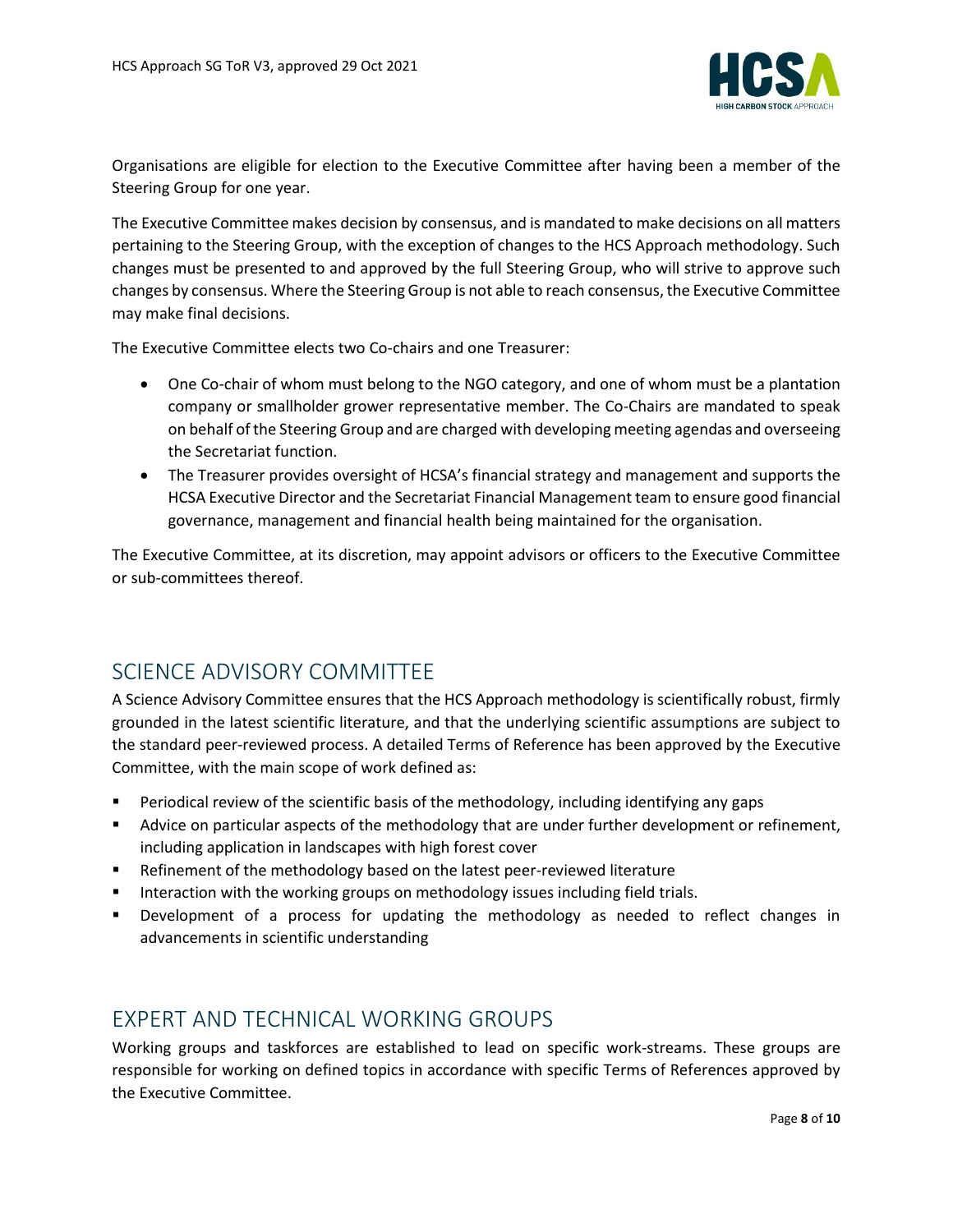

### <span id="page-8-0"></span>SECRETARIAT

A secretariat function is established to support the work of the Steering Group and the Executive Committee.

The Secretariat reports to the Executive Committee and is responsible for:

- Financial matters, including preparing draft budgets, keeping financial ledgers, invoicing member contributions, and reimbursing approved expenses and costs.
- Meeting administration and minutes.
- Management of the consultative forum.
- Support the Co-Chairs in drafting meeting agendas.
- **•** Development of public reporting on the work undertaken by the Steering Group.
- Responding to queries from members and external stakeholders.

### <span id="page-8-1"></span>FUNDING

An annual budget will be determined by the Executive Committee. Secretariat and working groups are funded through annual contributions from members.

The Executive Committee will seek funding from independent parties that support the vision of achieving no-deforestation. Due diligence will be performed to identify any potential conflicts of interests with potential funders.

### <span id="page-8-2"></span>LEGAL FORM

The High Carbon Stock Approach is a registered charitable foundation in the Netherlands (Algemeen Nut Beogende Instelling, (ANBI) with two non-profit subsidiaries located in Malaysia (HCS Approach Sdn. Bhd) and Singapore (HCS Ltd.).

### <span id="page-8-3"></span>CONSULTATIVE FORUM

A Consultative Forum is established to contribute to the work of the Steering Group. The Forum is open to parties with an interest in the HCS Approach including plantation companies with public commitments to implement the HCS Approach who are not yet eligible for representation on the Steering Group, as well as governments.